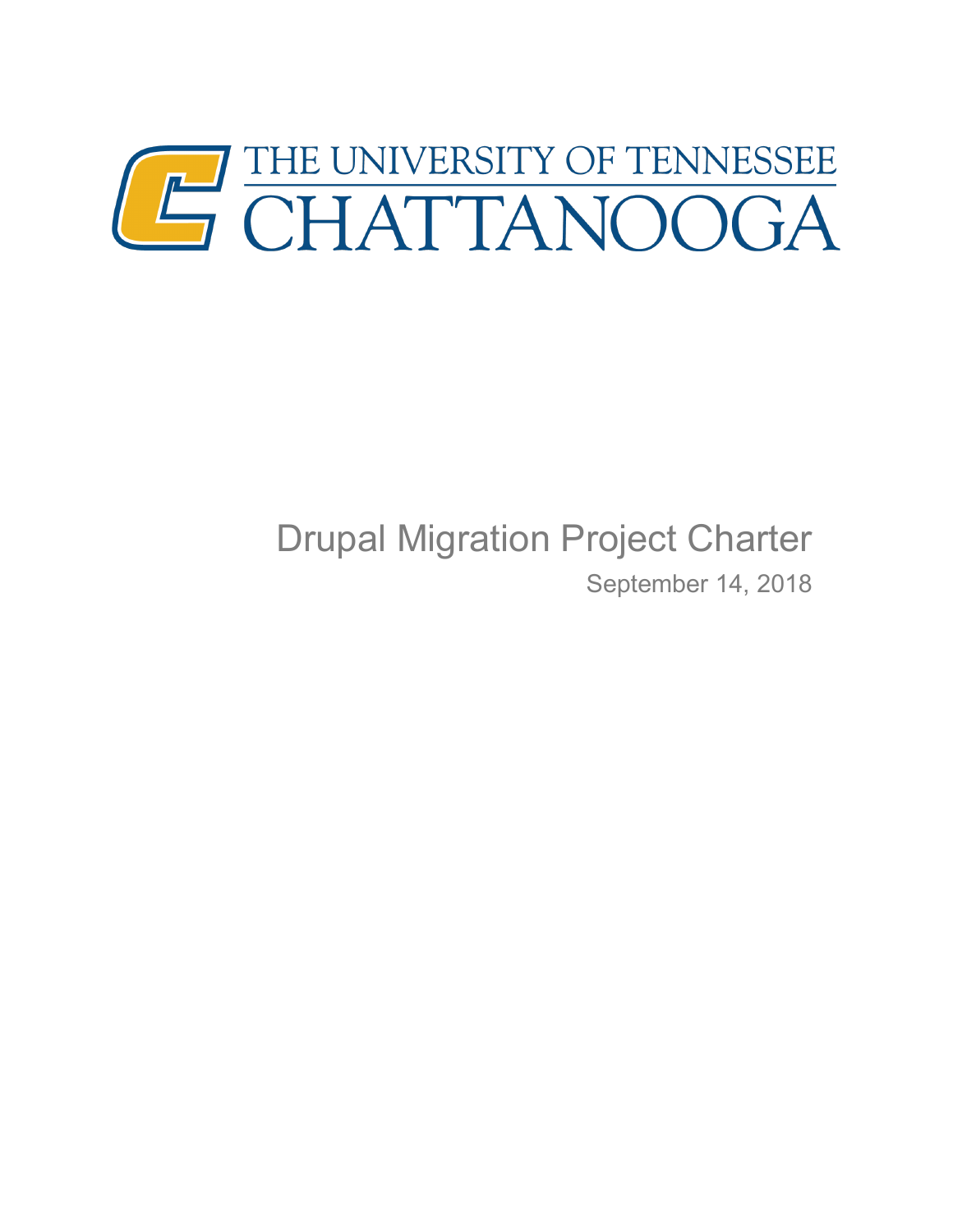

## **Revision History**

| Version | <b>Revision Notes</b>                                                             | Author(s)      | <b>Date</b> |
|---------|-----------------------------------------------------------------------------------|----------------|-------------|
| 1.0     | <b>Initial Version</b>                                                            | Chèrie Whipple | 9/14/2018   |
| 2.0     | Draft Review by CIO and Vice<br><b>Chancellor Communications and</b><br>Marketing | Chèrie Whipple | 9/18/2018   |
|         |                                                                                   |                |             |
|         |                                                                                   |                |             |
|         |                                                                                   |                |             |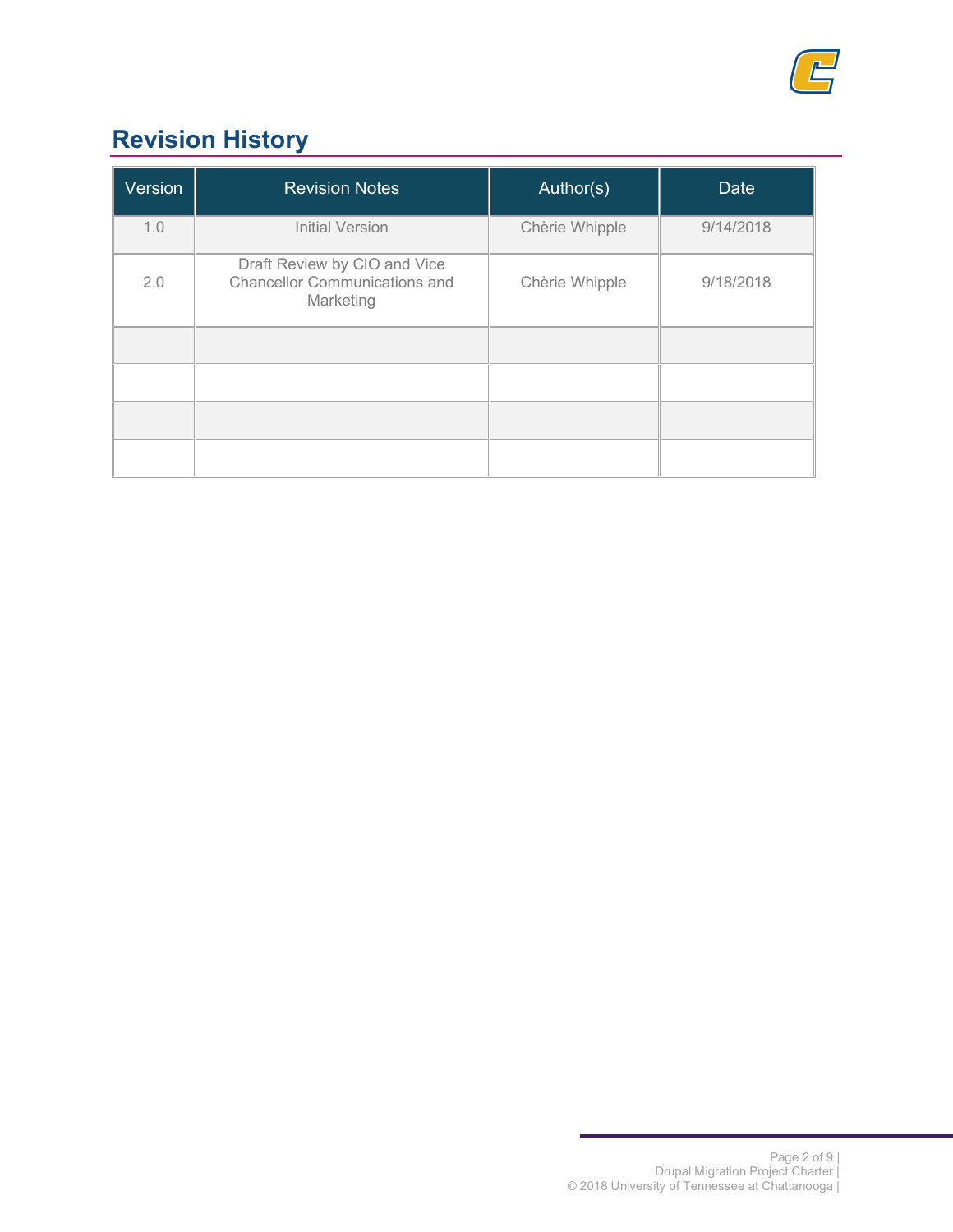

## **Project Identification**

| <b>Client Name:</b>  | University of Tennessee at Chattanooga |                          |  |  |
|----------------------|----------------------------------------|--------------------------|--|--|
| Project ID/Name:     | University Website Drupal Migration    |                          |  |  |
| <b>Charter Date:</b> | 9/14/2018                              | Project Start: 9/10/2018 |  |  |

#### **Project Overview / History**

The University of Tennessee at Chattanooga public website is managed through the Office of Communications and Marketing under the leadership of George Heddleston. Editorial work for individual pages has been managed and provided by over 300 editors across the campus representing all academic and administrative groups. Currently, there are over 5,000 pages that make up the UTC website. The website has been developed in OU Campus by OmniUpdate and Wordpress. The last redesign and migration from Adobe Contribute took place in 2013.

The website reflects a broad perspective: from pages focused on the student experience--such as admissions, athletics, and events--to repository-like pages housing departmental forms, processes, instructions, and links that may only be of interest or use to the members within a specific department.

The UTC Chancellor and Executive Leadership Team have initiated a formal project to move the campus website in a new direction. A project is defined as a series of tasks, with a recognized beginning and end point, that produces a deliverable or expected result. All projects end. If the project is correctly scoped, monitored, and implemented, the deliverables will arrive on time, on or under budget, and with a modicum of celebration by all involved. The remainder of this charter outlines the understanding of the project objectives and communicates the opportunities and challenges recognized as a part of any responsible project plan.

### **Opportunity/ Impact**

Moving from OU Campus to Drupal will provide new functionality to the UTC web developers to create a more effective user experience. Students, faculty, and staff will benefit from enhanced communication and ease of searching for needed information. The university will benefit by providing a modern, engaging website purposefully focused on student recruitment, alumni engagement, and community involvement. Migrating from OU Campus to Drupal, UTC is partnering with Acquia and will use the Acquia cloud hosting platform. Acquia is a leader in the content management system market (CMS) according to Gartner Magic Quadrant research.

Currently, with over 300 editors, the 5,000+ webpages lack consistency in function and format. A common complaint about the website from campus users is that it is hard to find anything without using a search function. Moreover, some content meant for an internal audience only is publicly exposed (copyrighted material, employee-focused content, confusing material). So one primary focus of the project will be separating public-facing content from content intended for internal use by the campus community.

#### **Objectives**

- Migrate the current public content management system from OU Campus to Drupal
- Deliver a university website reflecting contemporary higher education website standards
- Create a website that markets the university positively and attracts prospective students, donors, and community constituents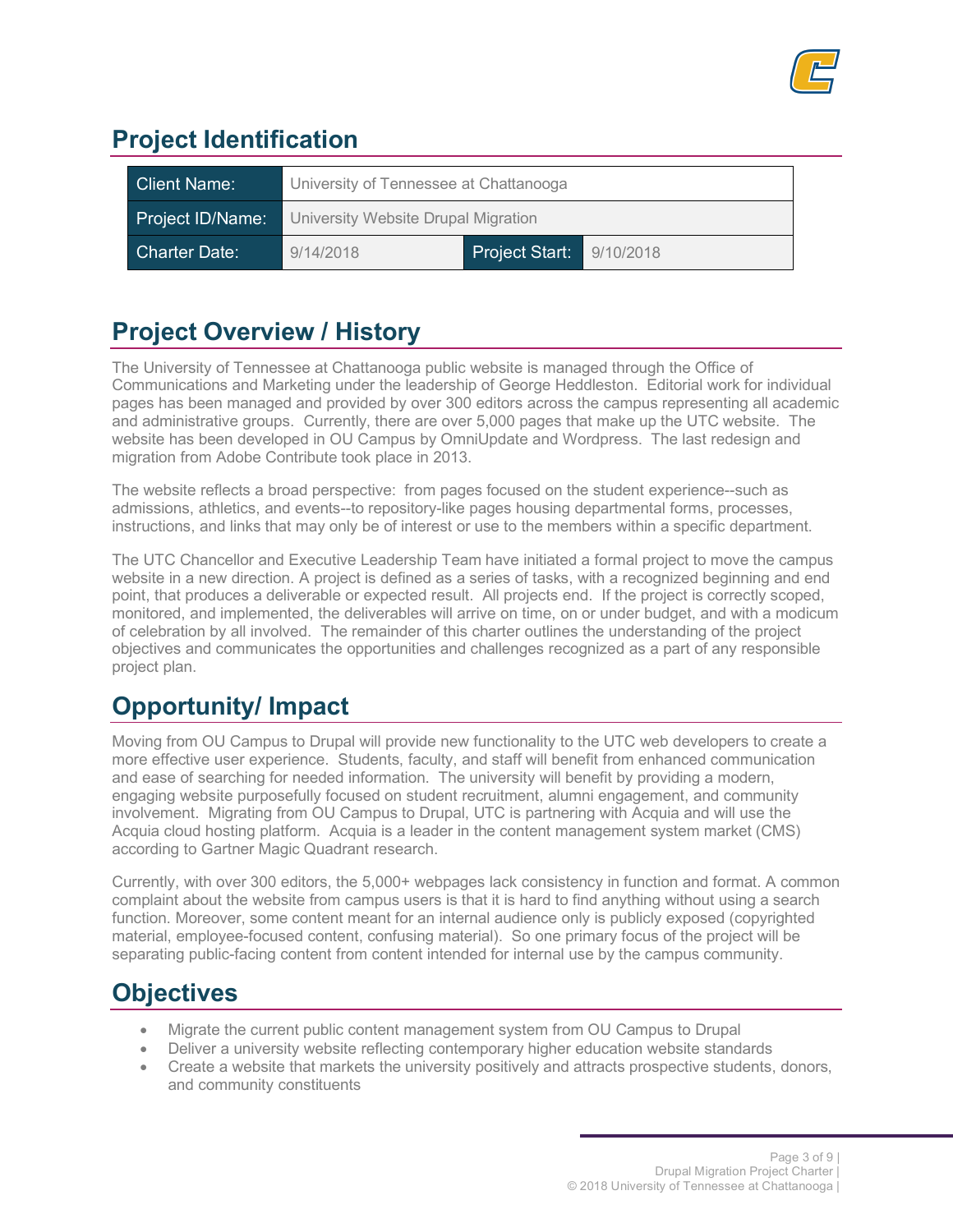

• Foster a sustainable and accountable culture of maintenance of the website through improved, effective content management

#### **Project Scope Statement**

UTC will migrate its website from OU Campus through OmniUpdate to the Drupal platform hosted by Acquia Cloud through the Carahsoft contract to be completed by August 2019. Project success will be measured by achievement of the objectives outlined previously.

#### **High-Level Scope Expectations**

#### **Scope Inclusions**

- Maintenance of public-facing pages to be updated prior to go-live
- Campus readiness for a website migration
- Incorporation of any project plan proposed by vendor into UTC Drupal Migration project plan

#### **Scope Exclusions**

- Training of on-campus editors following go-live
- Determinations for non-public facing content options

#### **Project Timeline**

The migration is anticipated to be completed by August of 2019. Factors affecting the delivery by that date are outlined below. A high-level project plan, in Microsoft Project, has been developed as part of the Project Planning Phase.

#### **Project Cost Summary**

The budget for this migration has not been determined. The OmniUpdate annual maintenance for \$12,000 is in payment progress by UTC IT for the period 12/1/2018 through 11/30/2019. Acquia Professional Services group has provided a preliminary proposal to manage the migration with two options ranging in price from \$80,395 to \$142,095.

#### **Assumptions:**

- Departments requiring website updates will attend meetings, provide content, review pages, and sign off as per agreed-to schedule.
- Executive Leadership and Deans will promote and support the recommended changes (reduction in editor count).
- Time will be dedicated by the Core Team in Communications and Marketing to maintain the agreed-to project plan.
- The timeline will be supported by Executive Leadership and the Deans.

#### **Constraints**

The three most significant project constraints – time, cost, and scope – are also known as the triple constraint in project management. The time--i.e., schedule--lays out the timeline for a project according to which components will be delivered, in which order, and with significant milestones illustrated along the way. A project's scope involves the specific goals, deliverables and tasks that define the boundaries of the project. Finally, there is a cost element in every project, either dollars expended for labor, materials, or services needed to get the job done. With any change in one of the constraints, another will be affected. For example, moving deadlines typically adds to the cost of a project and is usually the result of a change in scope. For the Drupal Migration Project, the constraints include: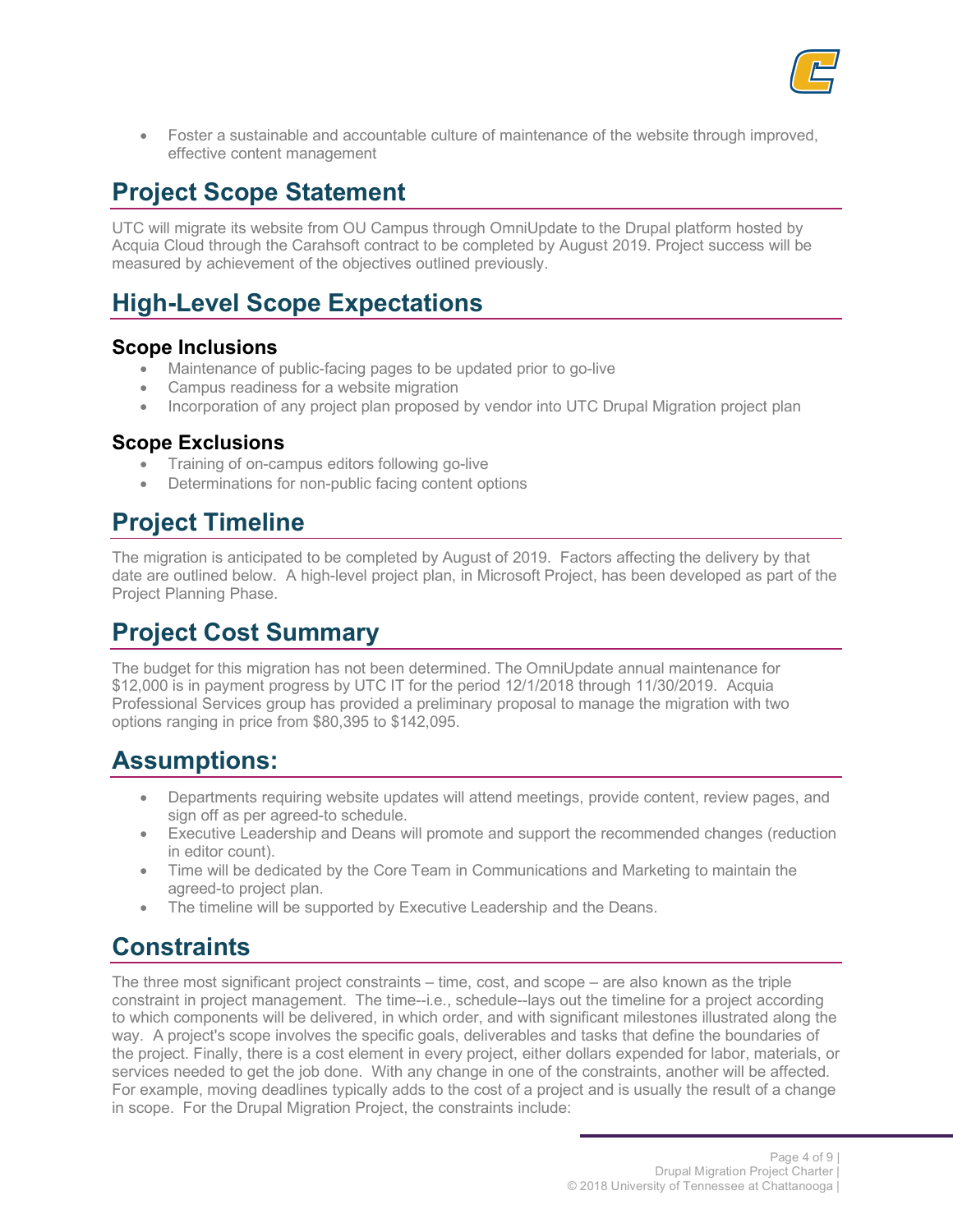

- Migration must be completed in 11 months (go-live anticipated August 1, 2019).
- No final dedicated budget has been identified although early financial budgeting has been supplied..
- Only two (FTE) trained developers will be available for the project with approximately 5,000 current web pages to migrate.
- The scope is only for Drupal migration of material that results in a site with a marketing focus for the public face of the university. Decisions will need to be made for all content that is not to remain public-facing.

#### **Project High-Level Risks**

All projects, no matter how small, have associated risks. Risks typically fall into three impact categories: scope creep, cost overruns, or time extension. All risks have a cost; so mitigation strategies and clear communication of associated risks at the start of a project are crucial to project long-term success. For the Drupal Migration project, the following risks have been identified:

- Attrition in Development team will negatively impact timeline.
- Absences, vacations, holidays will impact timeline.
- Drupal skillset is still new to team and expertise is not deep in organization, issues which can impact timeline and may affect cost if additional resources are required.
- Current maintenance on OU Campus impacts the team's time availability for focused Drupal development, which will negatively impact timeline.
- Campus competing priorities across and within initiatives may contribute to scope creep and timeline.
- Lack of campus-wide readiness for migration could affect scope and timeline.
- Cost of vendor professional services viewed as too high (cost over-run) could lead to rejection or reduction in professional services but would significantly speed up timeline.
- Potential lack of testers/editors identified to support comprehensive beta testing plan could lead to reduced QA testing and affect final quality of deliverables.
- Migration environment setup/installation is complex and new to Infrastructure team, which could be a barrier to timely completion.
- Part-time leadership of Project Director to devote needed time to critical steps in moving migration forward could affect timeline and increase opportunity for scope creep.

Please see the Project Risk Register for more detail on each risk and mitigation strategy (separate project document accompanying this charter).

### **Project Communications**

A project management communication plan defines how critical information will be organized and delivered through the length of a project. The person or group responsible for creating and distributing the message is identified. The frequency and format are also determined. Communication is critical to maintaining a good relationship with stakeholders, creating buy-in for the project, and working transparently so there is shared understanding and responsibility for the success of the project.

The Drupal Migration Communications Plan is an Excel document that breaks down the written documentation provided during the project as well as the meetings and deliverables. A separate section details the messages and formal communications focused on the external audience. In this case, external includes university leadership and the campus community, those outside the central core delivery team.

A project blog is also in development to provide timely communication to the campus. The blog is a dedicated webpage to provide updates on the project timeline to reference what's ahead and serve as an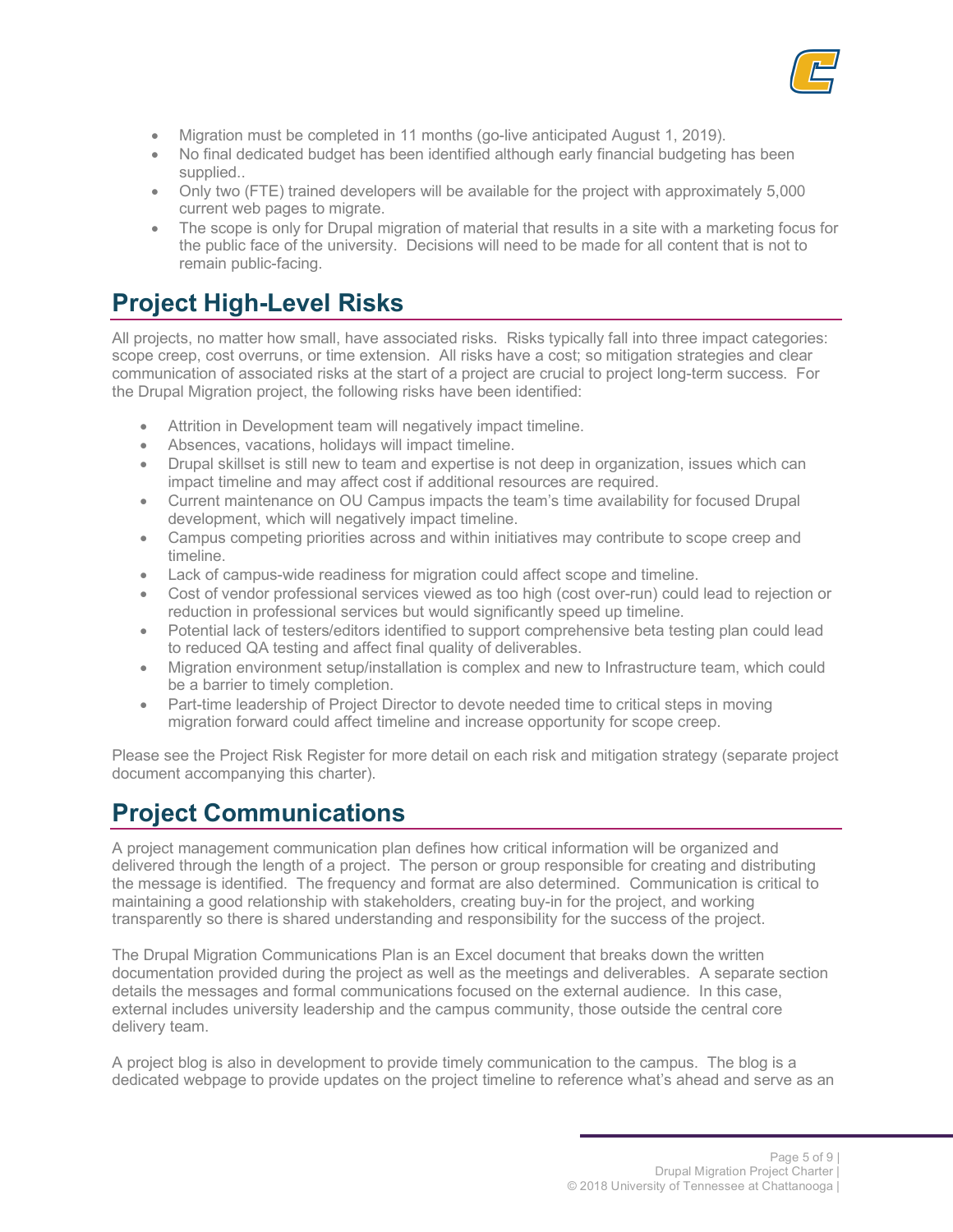

archive for all broadcast communications to campus for the project. The primary purpose of the blog is to provide transparency for the project and communicate progress and celebrate accomplishments.

Please see the Project Communications Plan for more detailed communication activity and information (separate project document accompanying this charter).

### **Project Team**

Communications and Marketing has personnel and processes to work with campus constituents to review, organize, and improve web content, taking the creative load off colleges, departments, and business units. Communications and Marketing also has dedicated, trained, and supported student web editors to assist with content maintenance, although there is budgeting to add more help if a few additional students can be identied who have correct, basic, project IT training, and enthusiasm.

For the Drupal Migration project, key UTC personnel will be called on to participate in various roles.

| Role                    | <b>Name</b>                                                                                                                                                                                                                                                                                                                                                                                                                                                                              | Responsible for                                                                                                                                                                                                                                     |
|-------------------------|------------------------------------------------------------------------------------------------------------------------------------------------------------------------------------------------------------------------------------------------------------------------------------------------------------------------------------------------------------------------------------------------------------------------------------------------------------------------------------------|-----------------------------------------------------------------------------------------------------------------------------------------------------------------------------------------------------------------------------------------------------|
| <b>Project Sponsor</b>  | George Heddleston                                                                                                                                                                                                                                                                                                                                                                                                                                                                        | Overall vision for project, purchasing<br>approver, communicating progress to<br>executive leadership.                                                                                                                                              |
| <b>Project Director</b> | Chèrie Whipple                                                                                                                                                                                                                                                                                                                                                                                                                                                                           | Managing project resources to deliver project<br>within scope, on time, and within budget;<br>communicating progress to the Project<br>Sponsor.                                                                                                     |
| Core Project Team       | Chris Gilligan<br><b>Weston Gentry</b><br>Michael Miller<br>Gina Swafford<br>Sarah Joyner                                                                                                                                                                                                                                                                                                                                                                                                | Actual development tasks, technical<br>resources to work with vendors, editorial<br>copy and assistance, communicating<br>progress to the Project Director.                                                                                         |
| Infrastructure Team     | <b>Stephen Leather</b><br><b>Steven Shelton</b>                                                                                                                                                                                                                                                                                                                                                                                                                                          | Providing technical expertise and<br>deliverables associated with actual migration<br>tasks, working with vendors as requested,<br>communicating progress to the Project<br>Director.                                                               |
| <b>Web Editors</b>      | Web Editors and Liaisons<br>Office of the<br>$\bigcirc$<br>Chancellor<br>Communication and<br>$\circ$<br>Marketing<br>Enrollment<br>$\circ$<br>Management and<br><b>Student Success</b><br><b>Student Affairs</b><br>$\circ$<br><b>Academic Affairs</b><br>$\circ$<br>Intercollegiate<br>$\circ$<br><b>Athletics</b><br>Finance and<br>$\bigcirc$<br>Administration<br>Office of<br>$\bigcirc$<br>Development and<br>Alumni Affairs<br>Research and<br>$\circ$<br><b>Graduate School</b> | Providing content requirements for their<br>specific website pages, reviewing mock-ups<br>and editorial drafts, attending workflow<br>meetings, testing when requested in a timely<br>manner, giving feedback, and final sign-off at<br>completion. |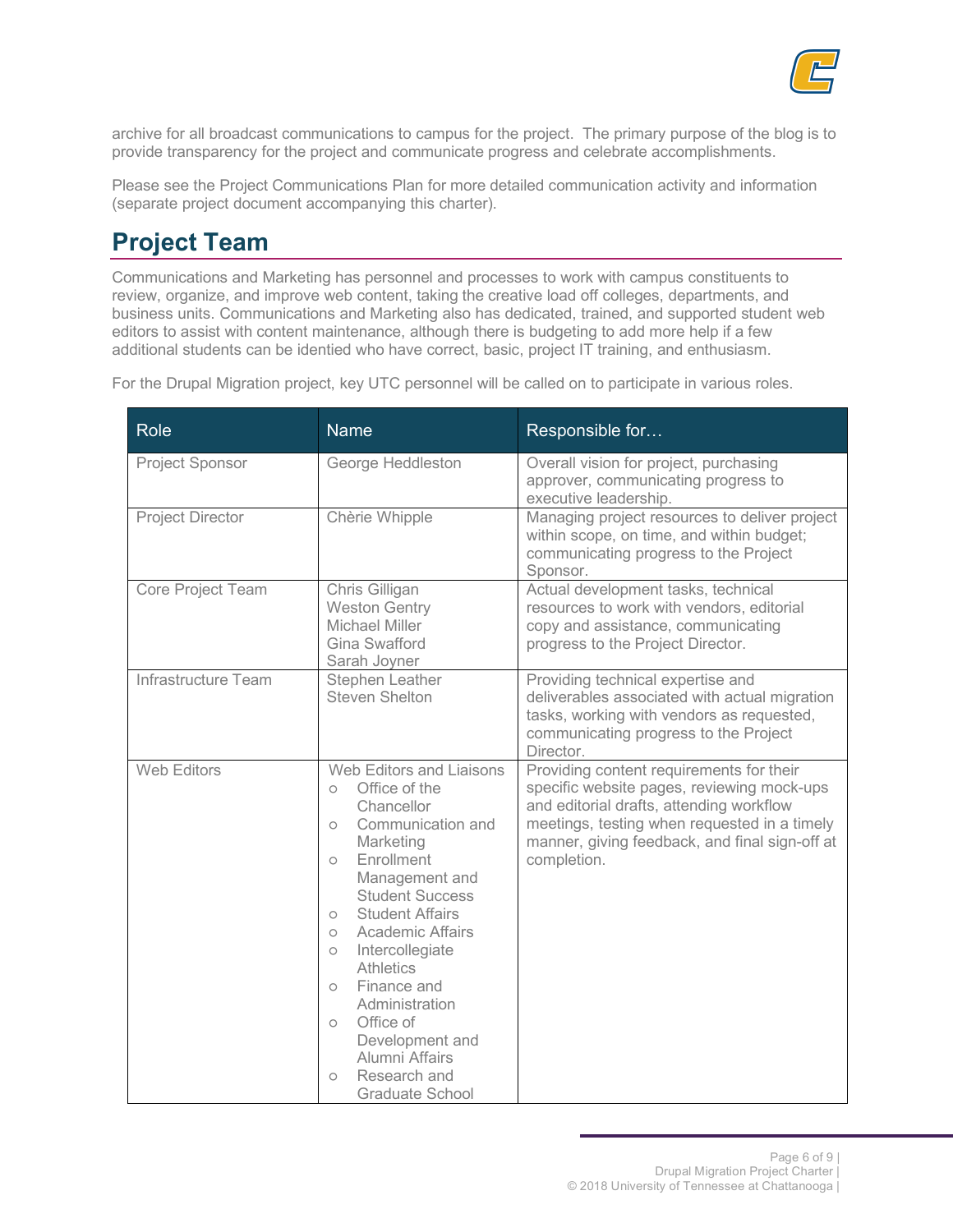

| Role | Name                                                  | Responsible for |
|------|-------------------------------------------------------|-----------------|
|      | Colleges<br>O<br>Information<br>Technology<br>∟ibrary |                 |

#### **Project Stakeholder Register**

A stakeholder is any person, group, or organization that may be affected or have an interest in the project or its outcome. Stakeholders can play an active role in the project or simply need to be aware of the project as it may impact other initiatives tangential to the project.

The RACI matrix is a standard methodology for information dissemination and decision making that will map responsibility by stakeholders demonstrating their role in the completion of a project. The four roles stakeholders might assume in any project include the following:

- **Responsible**: People who do the work. They must complete the task or objective or make the decision. Several stakeholders can be jointly *Responsible*.
- **Accountable**: The "owner" of the work. He or she must sign off or approve when the task, objective, or decision is complete. Success requires there is only one person *Accountable*, which means that "the buck stops there."
- **Consulted**: Those who need to provide input before the work can be done and signed-off on. These people are "in the loop" and active participants.
- **Informed**: Those who need to be kept "in the picture." They need updates on progress or decisions, but they do not need to be formally consulted, nor do they contribute directly to the outcome of the project.

| <b>Name</b>          | <b>Title/Dept</b>                       | <b>Role</b>                 | Responsible | Accountable | Consulted | Informed |
|----------------------|-----------------------------------------|-----------------------------|-------------|-------------|-----------|----------|
| Dr. Steven Angle     | Chancellor                              | <b>Executive</b><br>Sponsor |             |             |           | X.       |
|                      | <b>Executive Leadership</b><br>Team     |                             |             |             |           | $\times$ |
| George Heddleston    | Vice Chancellor                         | Project<br>Sponsor          |             | $\times$    |           |          |
| Chris Gilligan       | Lead Web Developer,<br>Comm & Marketing | Core Team<br>Member         | $\times$    |             |           |          |
| <b>Weston Gentry</b> | Web Developer,<br>Comm & Marketing      | Core Team<br>Member         | $\times$    |             |           |          |
| Michael Miller       | Web Assistant,<br>Comm & Marketing      | Core Team<br>Member         | Χ           |             |           |          |

Please see Stakeholder Register below with their RACI determination.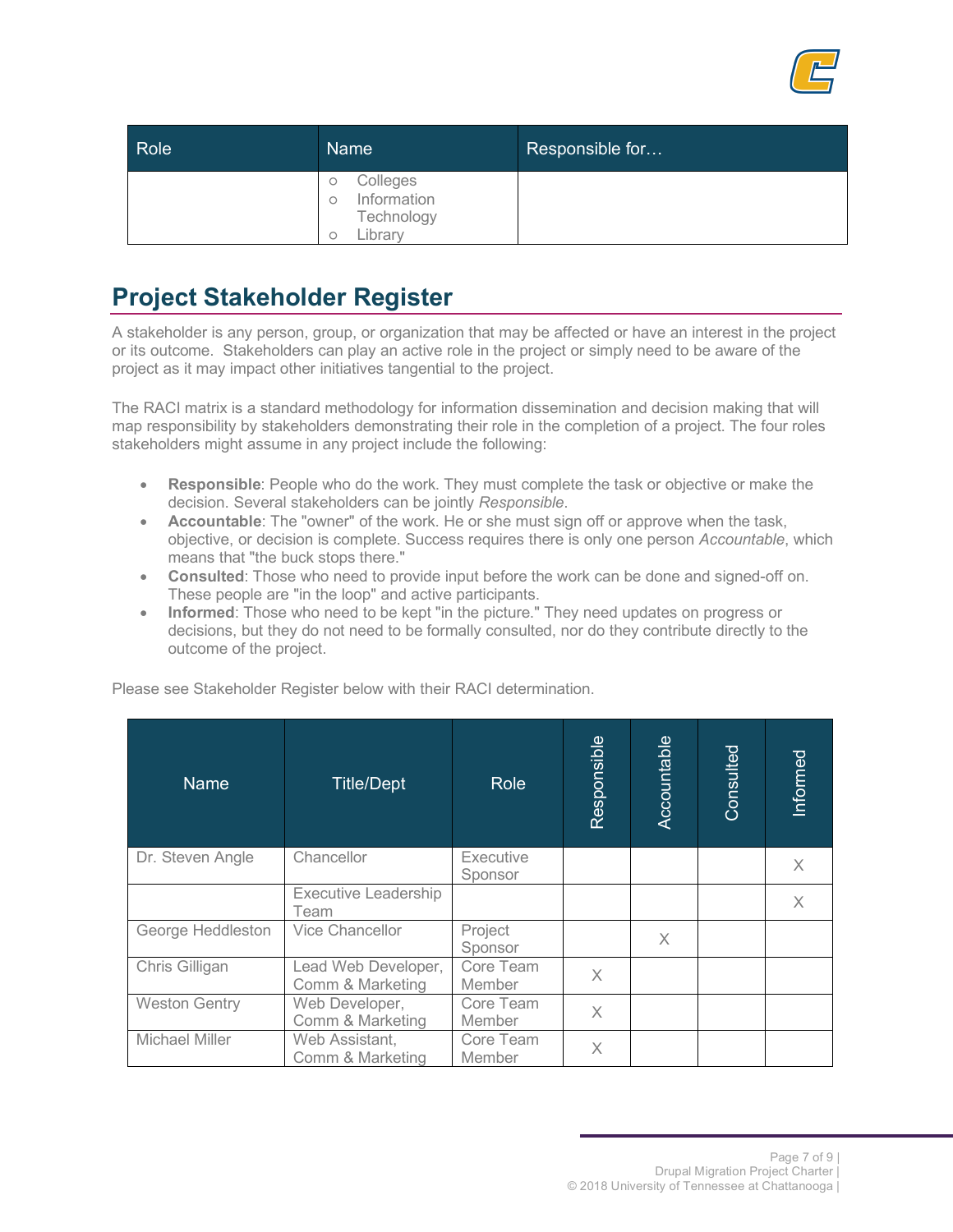

| <b>Name</b>           | <b>Title/Dept</b>                                                  | <b>Role</b>                                    | Responsible | Accountable | Consulted | <b>Informed</b> |
|-----------------------|--------------------------------------------------------------------|------------------------------------------------|-------------|-------------|-----------|-----------------|
| Gina Stafford         | <b>Assistant Vice</b><br>Chancellor, Comm &<br>Marketing           | Core Team<br>Member                            | $\times$    |             |           |                 |
| Sarah Joyner          | <b>Staff Writer</b>                                                | Core Team<br>Member                            | $\times$    |             |           |                 |
|                       | Communication &<br><b>Marketing Staff</b>                          |                                                |             |             |           | $\times$        |
| Dr. Dennis Gendron    | CIO, Information<br>Technology                                     | Project<br>Director's<br>Mgr.                  |             |             |           | $\times$        |
| Chèrie Whipple        | Director, Enterprise<br>Applications,<br>Information<br>Technology | Project<br>Director and<br>Core Team<br>Leader | $\times$    |             |           |                 |
| Stephen Leather       |                                                                    | Infrastructure<br>Team                         | $\times$    |             |           |                 |
| <b>Steven Shelton</b> |                                                                    | Infrastructure<br>Team                         | $\times$    |             |           |                 |
|                       | Information<br><b>Technology Staff</b>                             |                                                |             |             |           | $\times$        |
|                       | <b>IT Advisory Council</b><br>(ITAC)                               |                                                |             |             |           | $\times$        |
|                       | Provost, Deans,<br><b>Academic Affairs</b>                         |                                                |             |             | X         |                 |
|                       | Administrative Dept.<br>Leadership and<br>Managers                 |                                                |             |             | $\times$  |                 |
|                       | Campus (students,<br>faculty, staff, alumni)                       |                                                |             |             |           | X               |

# **Project Charter Stakeholders Signoff**

| Approvals                         | Name              | Signature | <b>Date</b> |
|-----------------------------------|-------------------|-----------|-------------|
| Prepared By:                      | Chèrie Whipple    |           | 9/14/18     |
| Project Sponsor:                  | George Heddleston |           |             |
| <b>Chief Information Officer:</b> | Dennis Gendron    |           |             |